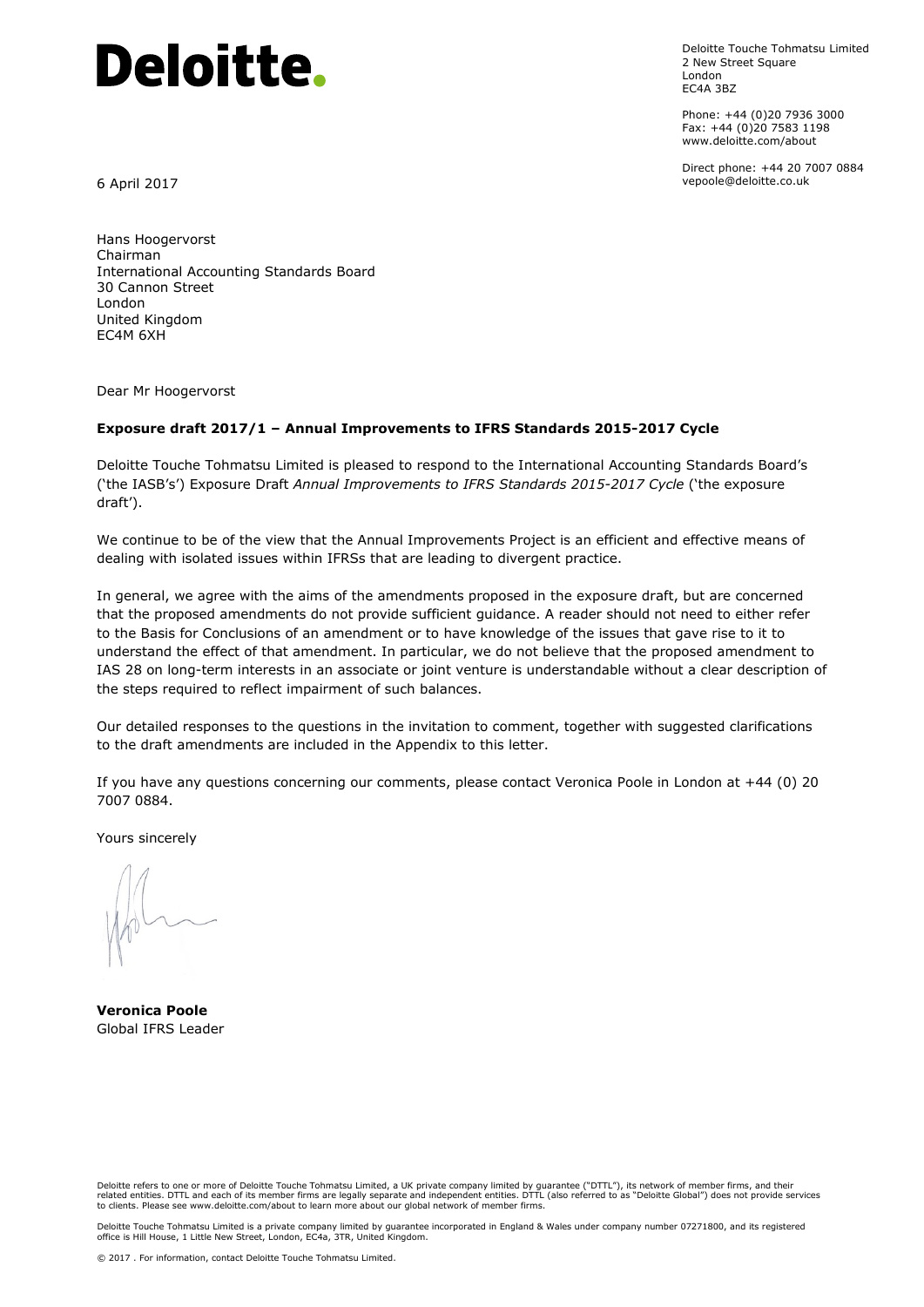# Deloitte.

## **Appendix**

### **Question 1 – Proposed amendments**

*Do you agree with the Board's proposal to amend the Standards in the manner described in the Exposure Draft?* 

*If not, why, and what alternative do you propose?* 

#### *IAS 12 – Income tax consequences of payments on financial instruments classified as equity*

We agree with the proposed amendment, but are concerned that the undefined term 'dividends' in proposed paragraph 58A will not be understood from the standard itself. A reader can only understand that term by reference to the discussion in paragraph BC5 of the Basis for Conclusions on the exposure draft, which states the need for an entity to determine "whether payments on such instruments are **distributions of profits (ie dividends)**" or to the definition of 'dividend' in IFRS 9. We recommend that this reference to 'distribution of profits' be added to proposed paragraph 58A as the term 'dividend' is not defined in IAS 12 and is used to describe differing transactions often in the context of jurisdictional legal requirements.

Similarly, the statement that dividends "are linked more directly to past transactions or events than to distributions to owners" could be made clearer with an explanation that the 'past transactions or events' referred to are those generating the profit being distributed via dividend.

We also note that the proposed amendment derived from a submission to the IFRS Interpretations Committee on the presentation of the tax effect of payments on perpetual bonds classified as equity. We recommend that an illustrative example of such a transaction be added to clarify the effect of the proposed amendment.

#### *IAS 23 – Borrowing costs eligible for capitalisation*

Again, we agree with the intent of the proposed amendment but recommend that it could be made clearer by inclusion of wording currently in the Basis for Conclusions on the exposure draft as follows:

"An entity shall exclude from this calculation borrowings and interest thereon made specifically for the purpose of obtaining a qualifying asset until substantially all the activities necessary to prepare that asset for its intended use or sale are complete. If any specific borrowing remains outstanding after the related asset is ready for its intended use or sale, that borrowing then becomes part of the funds that an entity borrows generally."

#### *IAS 28 – Long-term interests in an associate or joint venture*

We are concerned that, without additional clarification, the intended effect of this amendment will not be understood. We recommend that it be clarified (by both clearer explanation and the addition of appropriate illustrative examples) that impairment of interests in other financial instruments issued by an associate or joint venture that form part of the net investment (i.e., long-term interest) is to be calculated by (in order):

- 1. Application of the impairment requirements of IFRS 9 (or, for entities that have not yet applied IFRS 9, IAS 39) to that long-term interest alone.
- 2. Allocation of losses of the associate or joint venture to the investor's net investment in the associate or joint venture (including the other long-term interest) in accordance with paragraph 38 of IAS 28.
- 3. Assessment of the net investment in the associate or joint venture for impairment in accordance with paragraphs 40-43 of IAS 28.

The amendment should also acknowledge that subsequent impairments under IFRS 9 (or IAS 39) can result in reversal of previous allocations of losses or impairments under IAS 28, such that long-term interests should not have negative carrying values nor cease to apply the impairment requirements in IFRS 9 (or IAS 39) as the carrying value approaches nil due to allocations of losses and impairments pursuant to IAS 28.